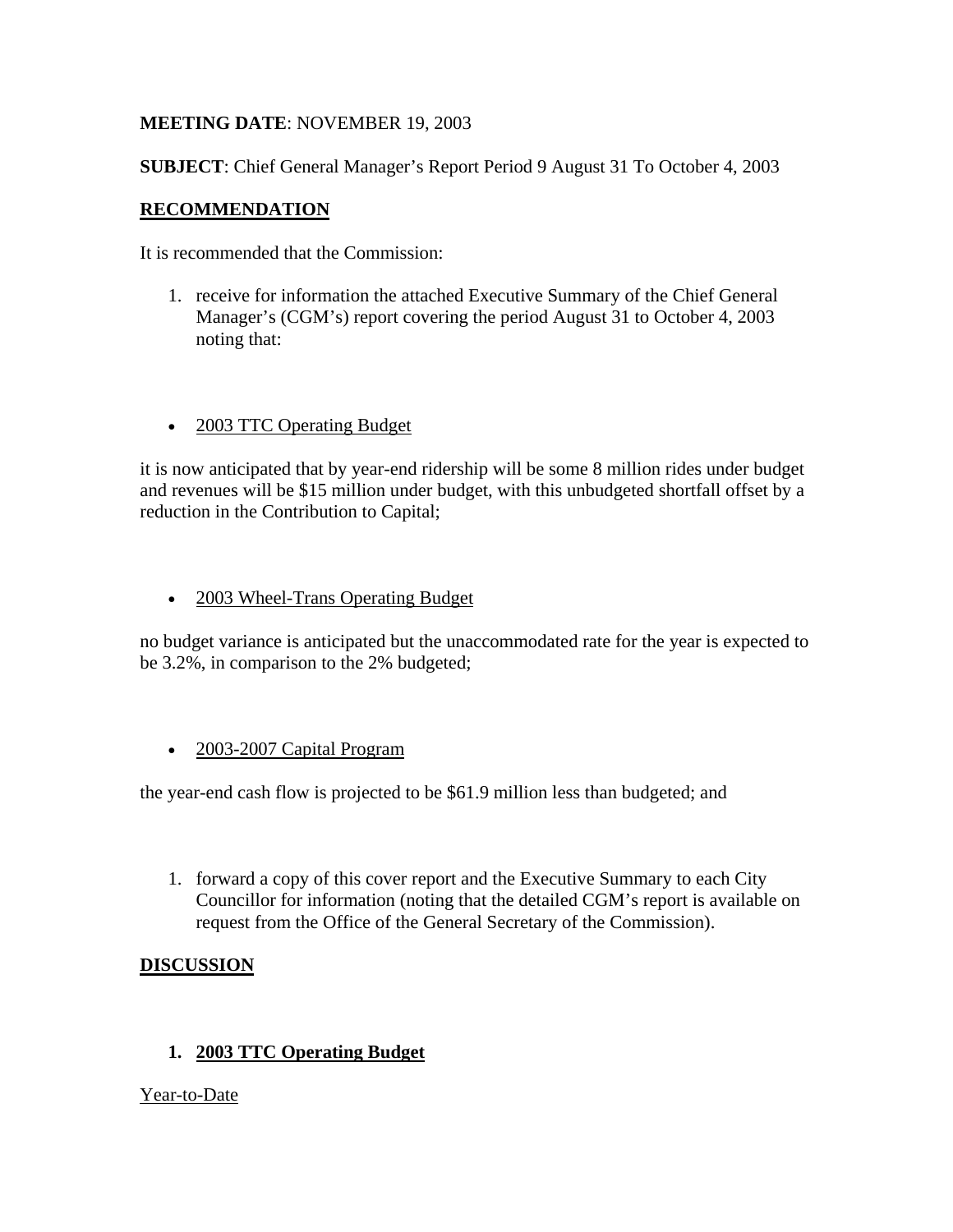Ridership in period 9 was 0.4 million (1.0%) under last year's total and 0.5 million (1.3%) under budget. Ridership has still not recovered fully from the blackout and the SARS outbreaks and this resulted in the year-to-date ridership to October 4 being 10.5 million (3.3%) under last year (2002 included World Youth Day) and 6.8 million (2.2%) under budget. Virtually, all of the reduction has occurred since the first outbreak of SARS, as depicted in the following table:

|                                        | <b>Total Ridership</b> | <b>Variance from Budget</b> |               |
|----------------------------------------|------------------------|-----------------------------|---------------|
|                                        | 000s                   | <b>Rides</b>                | $\frac{0}{0}$ |
| Pre-SARS (Jan. $1 - \text{Mar. } 22$ ) | 91,381                 | (23)                        | (0.0)         |
| Mar. 23 – Oct. 4                       | 212,979                | (6,797)                     | (3.1)         |
| Total Year-to-date (Oct. 4)            | 304,360                | (6,820)                     | (2.2)         |

Revenue for the year-to-date to October 4 was a corresponding \$9.9 million (1.8%) under budget, while expenses were under budget by some \$6.4 million (0.9%).

### Year-end Projections

The following table summarizes the year-end projections and budget variances:

|                  | 2003          |                   |               |
|------------------|---------------|-------------------|---------------|
| (Millions)       | <b>BUDGET</b> | <b>PROJECTION</b> | <b>CHANGE</b> |
| <b>RIDERSHIP</b> | 412           | 404               | (8)           |
| <b>REVENUES</b>  | \$710         | \$695             | \$(15)        |
| <b>EXPENSES</b>  | \$909         | \$894             | \$(15)        |
| <b>SUBSIDY</b>   | \$182         | \$182             |               |
| <b>SHORTFALL</b> | \$17          | \$17              |               |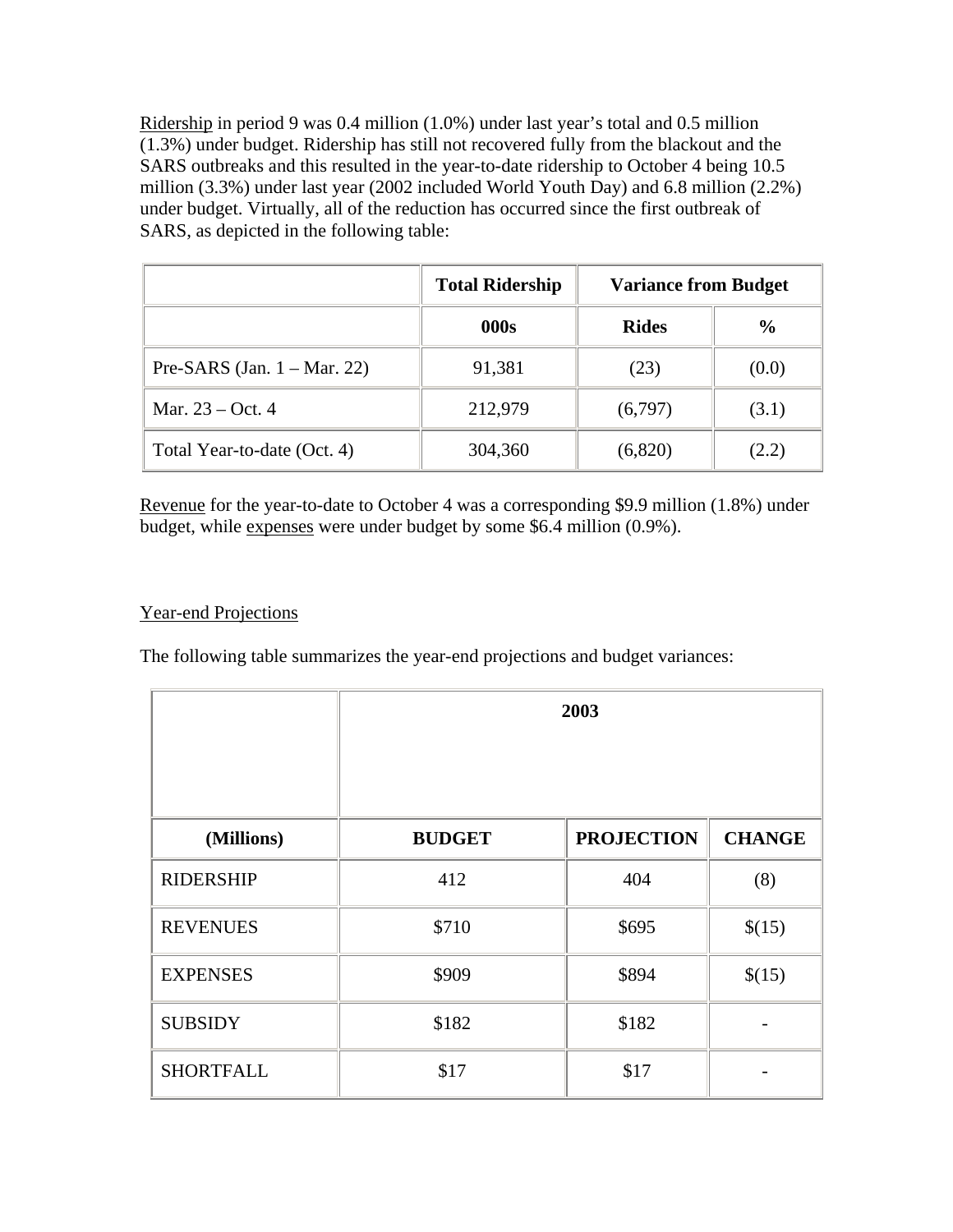Recent ridership results have been encouraging enough to revise the ridership forecast upward to 404 million from the previous estimate of 403.5 million (reported as 403 million). It is now expected that the ridership loss due to SARS, the under-performance of the economy and the blackout will be about 8 million by year-end. However, the projected year-end passenger revenue shortfall of \$12.6 million remains unchanged largely due to the success of the VIP Green Card pilot which has slightly reduced the system's overall average fare. This unfavourable passenger revenue variance, combined with other unfavourable revenue and expenditure variances, will be offset by an unbudgeted matching reduction in the contribution to the Capital Program from the Operating Budget (Capital from current). The \$17 million budgeted shortfall for 2003 will be covered by a reduction in the Commission's retained earnings. Staff will continue to monitor the ongoing impact of SARS, the power shortages and the economy and will report accordingly.

#### **(2) 2003 Wheel-Trans Operating Budget**

Staff are still projecting a balanced budget by year-end, despite the impact of a taxi meter rate increase, escalating accident claim costs, SARS, the under-performance of the economy and the power shortages. An unaccommodated rate of up to 4% (2.9% in period 9 vs 2% budget) may be required for the balance of the year, in order to operate within funding levels.

Staff will continue to monitor service demand and, where appropriate, adjust service to meet both budget availability and customer mobility requirements. In this way, the direct customer impact will be minimized over the balance of the year.

#### **(3) 2003 - 2007 Capital Program**

The current projection for the year-end cash flow is \$61.9 million less than budgeted. Of this variance, almost \$42 million relates to management decisions and cost savings, as outlined on page A6c. Management decisions to defer amount to \$37 million, for reasons including cost avoidance, on projects such as the purchase of SRT cars, property purchase for the New Bus Facility, and construction contract work on the Fire Ventilation project at York Mills. Cost savings of almost \$5 million have been recognized on the Surface Track program relating to excavation and paving contracts and for a reduction in the number of H4 subway cars requiring overhaul. The remaining \$20 million of the variance arises from timing and other factors on projects, many of which are vendor related or involve changes in plans.

- - - - - - - - - -